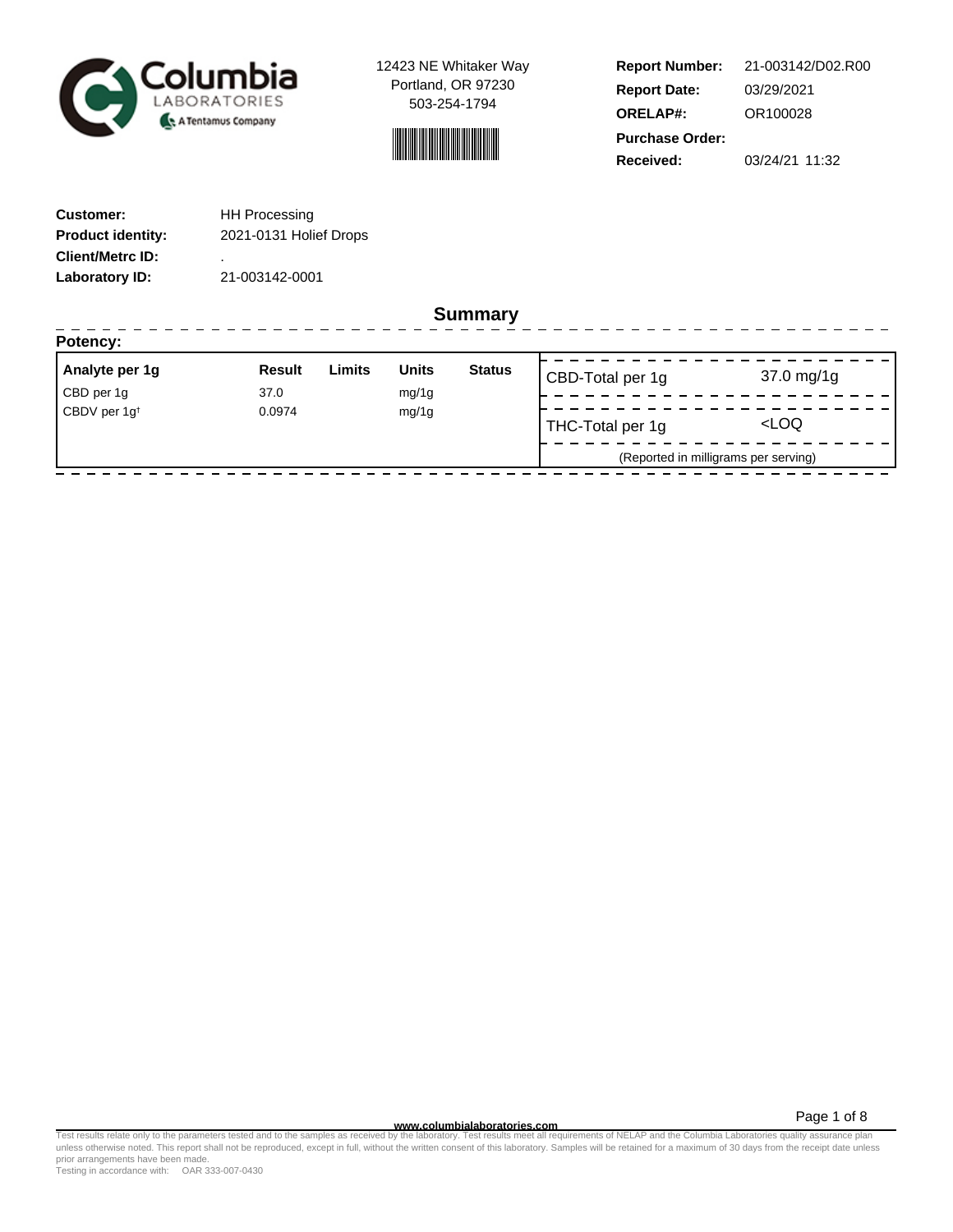

12423 NE Whitaker Way Portland, OR 97230 503-254-1794



| <b>Report Number:</b>  | 21-003142/D02.R00 |  |  |  |
|------------------------|-------------------|--|--|--|
| <b>Report Date:</b>    | 03/29/2021        |  |  |  |
| <b>ORELAP#:</b>        | OR100028          |  |  |  |
| <b>Purchase Order:</b> |                   |  |  |  |
| Received:              | 03/24/21 11:32    |  |  |  |

| <b>Customer:</b> |  |
|------------------|--|
|                  |  |

**HH Processing** 

| <b>Product identity:</b>    | 2021-0131 Holief Drops |
|-----------------------------|------------------------|
| <b>Client/Metrc ID:</b>     | ٠                      |
| <b>Sample Date:</b>         |                        |
| Laboratory ID:              | 21-003142-0001         |
| <b>Evidence of Cooling:</b> | N٥                     |
| Temp:                       | 20.8 °C                |
| Serving Size #1:            | 1 a                    |
|                             |                        |

## **Sample Results**

| Potency per 1g                     |         |        | Method J AOAC 2015 V98-6 (mod) Units mg/se Batch: 2102700 |            | Analyze: 3/25/21 11:38:00 PM |
|------------------------------------|---------|--------|-----------------------------------------------------------|------------|------------------------------|
| Analyte                            | Result  | Limits | <b>Units</b>                                              | <b>LOQ</b> | <b>Notes</b>                 |
| CBC per $1g†$                      | $<$ LOQ |        | mg/1g                                                     | 0.0329     |                              |
| CBC-A per 1g <sup>t</sup>          | $<$ LOQ |        | mg/1g                                                     | 0.0329     |                              |
| CBC-Total per 1g <sup>t</sup>      | $<$ LOQ |        | mg/1g                                                     | 0.0618     |                              |
| CBD per 1g                         | 37.0    |        | mg/1g                                                     | 0.329      |                              |
| CBD-A per 1g                       | $<$ LOQ |        | mg/1g                                                     | 0.0329     |                              |
| CBD-Total per 1g                   | 37.0    |        | mg/1g                                                     | 0.358      |                              |
| CBDV per 1g <sup>t</sup>           | 0.0974  |        | mg/1g                                                     | 0.0329     |                              |
| CBDV-A per 1g <sup>t</sup>         | $<$ LOQ |        | mg/1g                                                     | 0.0329     |                              |
| CBDV-Total per 1g <sup>t</sup>     | 0.0974  |        | mg/1g                                                     | 0.0614     |                              |
| CBG per $1g†$                      | $<$ LOQ |        | mg/1g                                                     | 0.0329     |                              |
| CBG-A per 1g <sup>t</sup>          | $<$ LOQ |        | mg/1g                                                     | 0.0329     |                              |
| CBG-Total per 1g <sup>t</sup>      | $<$ LOQ |        | mg/1g                                                     | 0.0614     |                              |
| CBL per 1g <sup>t</sup>            | $<$ LOQ |        | mg/1g                                                     | 0.0329     |                              |
| CBN per 1g                         | $<$ LOQ |        | mg/1g                                                     | 0.0329     |                              |
| $\Delta$ 8-THC per 1g <sup>+</sup> | $<$ LOQ |        | mg/1g                                                     | 0.0329     |                              |
| $\Delta$ 9-THC per 1g              | $<$ LOQ |        | mg/1g                                                     | 0.0329     |                              |
| THC-A per 1g                       | $<$ LOQ |        | mg/1g                                                     | 0.0329     |                              |
| THC-Total per 1g                   | $<$ LOQ |        | mg/1g                                                     | 0.0618     |                              |
| THCV per 1g <sup>t</sup>           | $<$ LOQ |        | mg/1g                                                     | 0.0329     |                              |
| THCV-A per 1g <sup>t</sup>         | $<$ LOQ |        | mg/1g                                                     | 0.0329     |                              |
| THCV-Total per 1g <sup>+</sup>     | $<$ LOQ |        | mg/1g                                                     | 0.0618     |                              |

**WWW.columbialaboratories.com**<br>unless otherwise noted. This report shall not be reproduced, except in full, without the written consent of this laboratory. Samples will be retained for a maximum of 30 days from the receipt